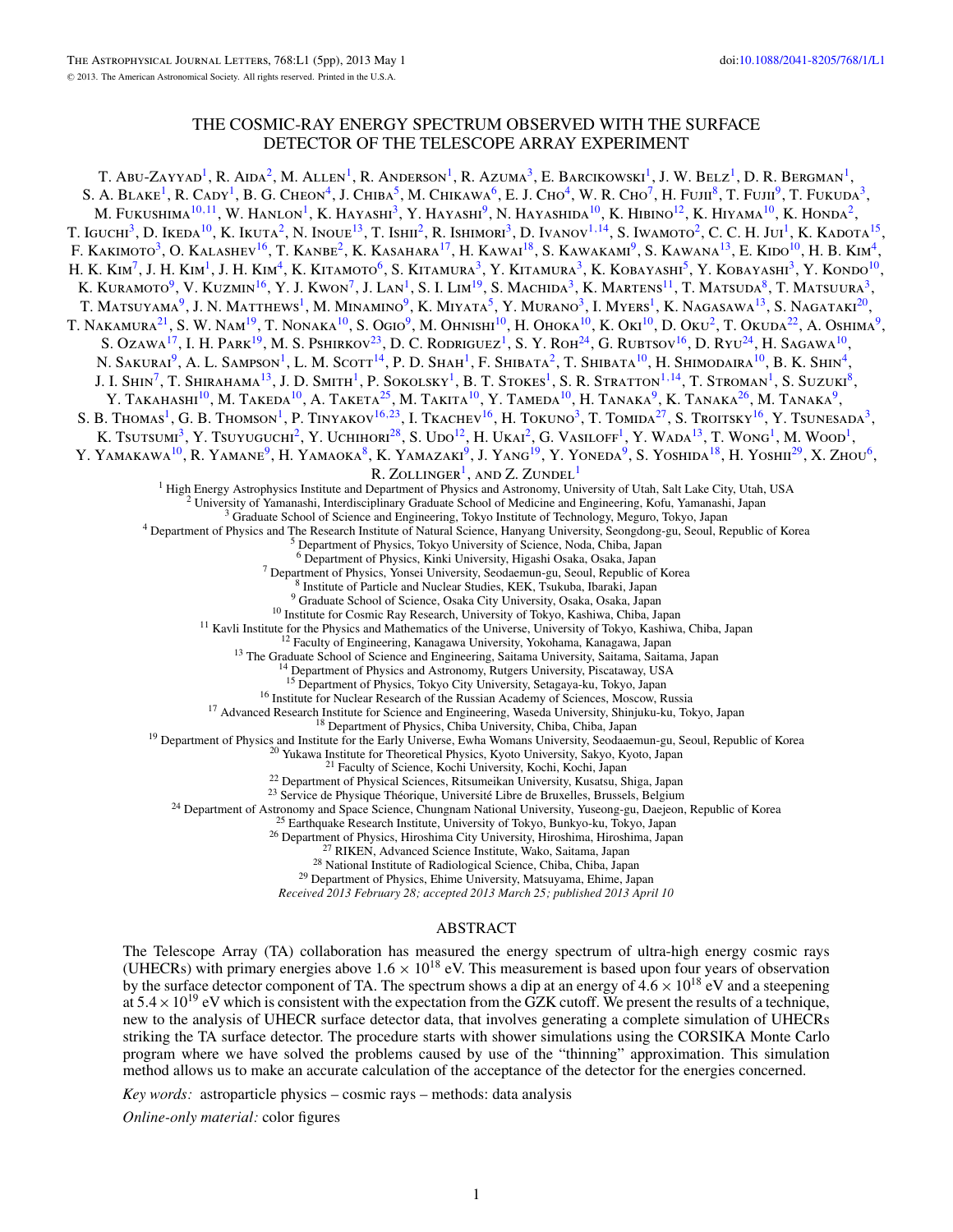### 1. INTRODUCTION

One of the most powerful tools for studying the origin of ultrahigh energy cosmic rays (UHECRs) is their energy spectrum, which manifests several features that reveal important information about the cosmic rays, their sources, and their propagation across cosmological distances. One example is the high-energy  $(4-6 \times 10^{19} \text{ eV})$  suppression in the spectrum which was predicted by Greisen [\(1966\)](#page-4-0) and by Zatsepin & Kuzmin [\(1966\)](#page-4-0), and is called the GZK cutoff. These authors predicted a strong suppression in the spectrum due to the interaction of cosmic rays with photons of the cosmic microwave background radiation. They pointed out that a spectrum suppression is expected in both cosmic protons (by photo-pion production) and heavier nuclei (by spallation) for particles traveling more than 50 Mpc from their sources. If cosmic rays are protons there should also be a dip in the spectrum, caused by  $e^+e^-$  pair production in the same interactions, at an energy of about  $5 \times 10^{18}$  eV (Berezinsky & Grigor'eva [1988\)](#page-4-0). For heavier nuclei, interactions with the background photon flux do not cause such a dip.

The AGASA experiment (Takeda et al. [1998,](#page-4-0) [2003\)](#page-4-0), comprised of a surface array of 111 scintillation counters, was the first detector to be large enough to test this theory with sufficient statistics. However, they did not observe the suppression. The first experiment to observe the GZK cutoff was the High Resolution Fly's Eye (HiRes) experiment (Abbasi et al. [2008\)](#page-4-0), which consisted of fluorescence detectors located atop two desert mountains in western Utah. HiRes reported a cutoff energy of  $(5.6 \pm 0.5 \pm 0.9) \times 10^{19}$  eV, which is consistent with a suppression of protons. They also observed the ankle structure: a hardening of the spectrum at an energy of  $4.5 \pm 0.05 \pm 0.8 \times 10^{18}$  eV as expected for cosmic protons. (For both of these values, the first uncertainty is statistical and the second systematic.) HiRes also published measurements of the shower maximum slant depth  $(X_{\text{max}})$  that indicated a predominately light composition above  $2 \times 10^{18}$  eV (Abbasi et al. [2010\)](#page-4-0).

A somewhat different picture is seen by the Pierre Auger Observatory (PAO), located in Argentina. The PAO consists of a surface detector (SD) of 1600 water tanks, accompanied by 24 fluorescence telescopes which are equally apportioned between four sites located at the SD corners. The PAO also observes the high-energy suppression, but at  $(2.9 \pm 0.2) \times 10^{19}$  eV (Abraham et al.  $2008$ ,  $2010<sub>b</sub>$ ). They also see the ankle, but their  $X<sub>max</sub>$ results may indicate that the composition is heavy at the highest energies (Abraham et al. [2010a\)](#page-4-0). One possible interpretation of the PAO results is that the high-energy suppression is caused by spallation of heavy nuclei. The cause of the ankle would need to be explained by a separate mechanism.

The Telescope Array (TA) experiment, also in western Utah, is the largest experiment studying UHECRs in the northern hemisphere. A layout of the TA experiment is shown in Figure 1. It consists of a surface detector of 507 scintillation counters (Abu-Zayyad et al. [2012b\)](#page-4-0), plus 38 fluorescence telescopes (Tokuno et al. [2012;](#page-4-0) Abu-Zayyad et al. [2012a\)](#page-4-0) located at three sites overlooking the SD. Twenty-four of the telescopes, deployed at the two southern sites, were newly built for the experiment, and the fourteen telescopes at the northern site are reconditioned HiRes telescopes. TA combines the experimental techniques of AGASA and HiRes, in order to understand the difference between their results.

This Letter reports on a measurement of the cosmic-ray spectrum above  $1.6 \times 10^{18}$  eV made by the TA SD over



**Figure 1.** Layout of the Telescope Array experiment. This figure shows the 507 surface detector counters deployed on a 1.2 km grid. Fluorescence telescopes overlook the surface detector at three sites called Middle Drum (MD) on the north, Long Ridge (LR) on the southwest, and Black Rock (BR) on the southeast. The Central Laser Facility (CLF) is situated in the center of array, equidistant from all three fluorescence detectors.

approximately four years of observation between 2008 May 11 and 2012 May 20. For this study, we used an analysis method that, while standard for fluorescence detectors, is being successfully implemented for the first time for a surface array studying cosmic rays in the ultra-high (*>*1 EeV) energy regime. Instead of restricting our analysis to a domain where we expect 100% efficiency, as has been done by previous surface detector experiments at these energies, the TA SD detector aperture is calculated using extensive air showers generated in detail by the CORSIKA simulation package (Heck et al. [1998\)](#page-4-0), accompanied by a full GEANT simulation of the detector (Allison et al. [2006\)](#page-4-0). Another important aspect of this technique, new to surface detectors operating in the ultra-high energy regime, is the validation of the simulation by comparisons of key distributions from the data to those obtained from the Monte Carlo (MC) simulation. Moreover, our study overcomes the inability of "thinned" simulated showers (e.g., as used in CORSIKA and AIRES; Sciutto [2002\)](#page-4-0) to reproduce the particle density and arrival time fluctuations far from the core. The solution applied is a novel dethinning technique that replicates a non-thinned simulation (Stokes et al. [2012\)](#page-4-0) at the lateral core distances where most of the detector data is collected.

### 2. THE TA SURFACE DETECTOR

Each counter of the TA SD consists of two layers of 1.2 cm thick plastic scintillator, both  $3 \text{ m}^2$  in area. Photons produced by ionizing particles passing through the counters are collected by wavelength shifting fibers and read out by photomultiplier tubes, one for each layer. A histogram of pulse heights, triggered by a coincidence between the two layers within an individual SD, is collected every 10 minutes. This histogram is dominated by single muons with a count rate of ∼700 Hz. Each 10 minute histogram is used to calibrate the associated scintillator to the pulse height of a minimum ionizing particle (MIP) with  $\sim$ 1%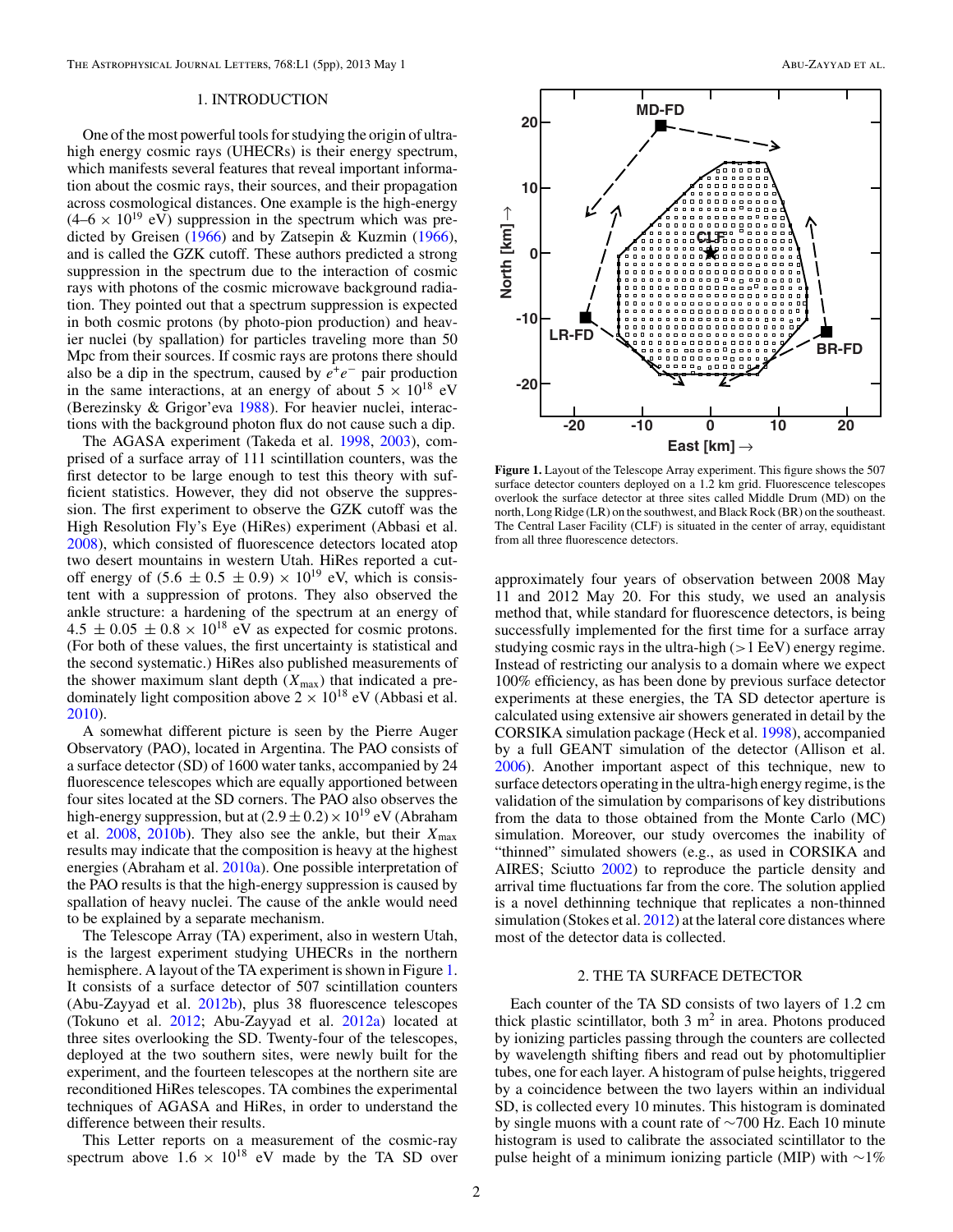

**Figure 2.** Data and MC comparison of the event *S*(800) distributions. The reduced  $\chi^2$  is 1.06, indicating a good agreement.

(A color version of this figure is available in the online journal.)

accuracy. The SD array trigger requires at least three adjacent counters with pulse heights over 3 MIP to fire within 8 *μ*sec. A 50 MHz flash analog-to-digital converter readout system then saves the signal traces for all counters in the array with more than 0.3 MIP. Two fits are used to reconstruct the properties of the cosmic ray. First, a fit to the times that counters were struck, using the modified Linsley shower-shape function (Teshima et al. [1986\)](#page-4-0), is made to determine the arrival direction and the core position of the event. Subsequently, a lateral distribution fit, with the same functional form used by the AGASA experiment (Takeda et al. [1998,](#page-4-0) [2003\)](#page-4-0), is employed to find *S*(800), the density of shower particles at a lateral distance of 800 m from the core. The energy is then estimated by using a look-up table in *S*(800) and zenith angle determined from an exhaustive MC simulation.

## 3. APERTURE CALCULATION

In the ultra-high energy regime, computer-time requirements make it impossible to follow every particle when simulating showers. An approximation called thinning is used in programs like CORSIKA and AIRES to reduce the computational load by only performing a small, statistically representative sample of the air shower simulation. Thinned showers can be used for simulation of fluorescence detectors because the fluorescence light comes mostly from near the shower axis where the particle density is extremely high, and the fluctuations in the signal are dominated by the Poisson nature of fluorescence photon statistics. But for surface detectors, which operate far from the shower core, the number of shower particles is low and the thinning approximation fails to represent the intrinsic density fluctuations within the shower. To simulate the TA SD accurately, we have developed a procedure called "dethinning," where we statistically regenerate each group of thinned particles from its weighted representative (Stokes et al. [2012\)](#page-4-0).

The MC simulation of the TA SD has the goal of making an accurate representation of the data and our detectors. We start with a library of showers generated by the CORSIKA program using QGSJET-II-03 (Ostapchenko [2006\)](#page-4-0) to model high-energy hadronic interactions, FLUKA (Ferrari et al. [2005;](#page-4-0)



**Figure 3.** Efficiency as a function of energy. Both trigger and reconstruction effects are included.

Battistoni et al. [2007\)](#page-4-0) to model low-energy hadronic interactions, and EGS4 (Nelson et al. [1985\)](#page-4-0) to model electromagnetic interactions. For this library, proton showers were used exclusively because both the HiRes composition results (Abbasi et al. [2010\)](#page-4-0) and the preliminary TA composition result (Tameda et al. [2011\)](#page-4-0) are consistent with protons generated by QGSJET-II-03. A complete representation of calibration and ontime for each surface counter as a function of time is also included. Events are then chosen from our shower libraries according to the spectrum previously measured by the HiRes collaboration (Abbasi et al. [2008\)](#page-4-0). Direct comparisons between data and MC show that the result closely resembles the data (T. Abu-Zayyad et al., in preparation). Figure 2 shows a comparison of the *S*(800) of cosmic-ray showers. The excellent agreement between the data and simulation exemplifies the accuracy of our simulation and the resulting efficiency calculation of the SD.

The selection criteria employed in our analysis are as follows:

- 1. Each event must include at least five counters.
- 2. The reconstructed primary zenith angle must be less than 45◦.
- 3. The reconstructed event core must be more than 1200 m from edge of the array.
- 4. Both the timing and lateral distribution fits must have *χ*<sup>2</sup>*/*degree of freedom value less than 4.
- 5. The angular uncertainty estimated by the timing fit must be less than 5◦.
- 6. The fractional uncertainty in *S*(800) estimated by the lateral distribution fit must be less than 25%.

Between 2008 May 8 and 2012 May 20, 13,100 events above 1018*.*<sup>2</sup> eV were collected that satisfy these criteria. Figure 3 shows the efficiency of reconstruction calculated from the TA SD Monte Carlo Program. The values of aperture and exposure for this data set, corresponding to the 100% efficiency region, are 920 km<sup>2</sup> sr and 3690 km<sup>2</sup> sr yr, respectively. For energies above  $10^{18.2}$  eV (where the efficiency is  $\sim$ 10% of its plateau value) we can accurately simulate all air showers, both welland poorly-reconstructed. The resolution of the TA SD energy determination is better than 20% above  $10^{19}$  eV.

The uncertainty in energy scale of the MC simulation of an SD is large, and possible biases associated with the modeling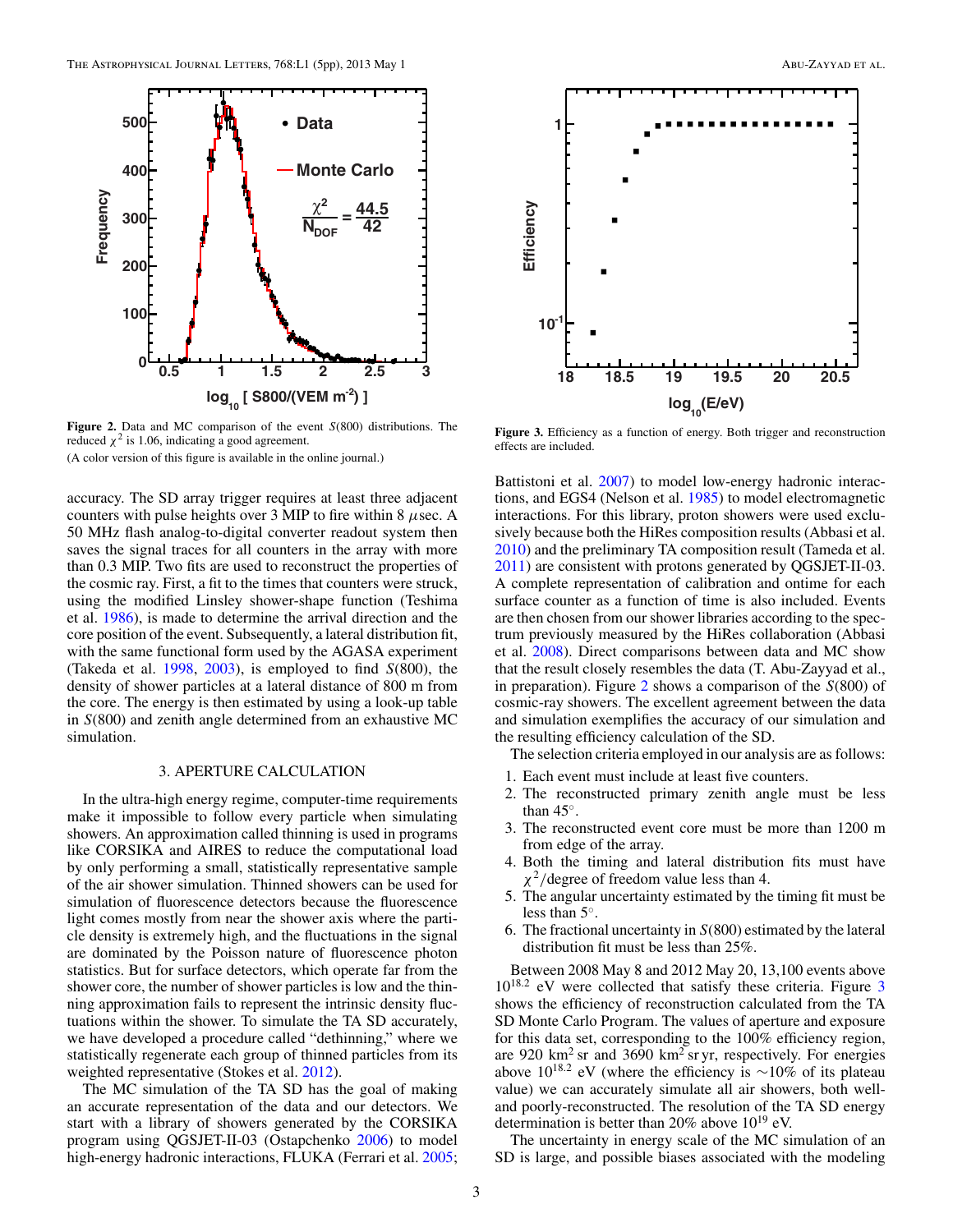

**Figure 4.** Energy comparison between the TA SD and FD *after* the 27% normalization has been applied to the SD.

(A color version of this figure is available in the online journal.)

of hadronic interactions (e.g., from extrapolations of cross sections measured at much lower energies) are difficult to determine. However, the energy scale uncertainty is experimentally well-controlled for a fluorescence detector (FD) since the energy measurement is calorimetric. We therefore correct our energy scale to the TA FD using events seen in common between the FD and SD. The observed differences between the FD and SD events are well described by a simple proportionality relationship, where the SD energy scale is 27% higher than the FD. Figure 4 shows a scatter plot of FD versus SD energies, where the latter have been rescaled. Events from all three FD stations were included in this plot. The two southern FD stations were calibrated using independent techniques from the northern station, which consists of reconditioned HiRes fluorescence telescopes. The resulting energy scales are consistent for all TA fluorescence detectors.

### 4. SPECTRUM

Figure 5 shows the spectrum measured by the TA SD, where the differential flux,  $J(E) = d^4 N(E) / dE dA d\Omega dt$ is multiplied by  $E^3$ , and plotted against  $log_{10}E$ . The ankle structure and the suppression at the highest energies are clearly visible. A fit to a broken power law (BPL) determines the energies of these features. The fit finds the ankle at an energy of  $(4.6 \pm 0.3) \times 10^{18}$  eV and the suppression at  $(5.4 \pm 0.6) \times$  $10^{19}$  eV. The power exponents for the three regions (below the ankle, between the breaks, and above the suppression) are −3*.*34±0*.*04*,* −2*.*67±0*.*03, and −4*.*6±0*.*6 respectively. Also shown in Figure 5 are the spectra reported by AGASA (Takeda et al. [2003\)](#page-4-0), HiRes (monocular mode; Abbasi et al. [2008\)](#page-4-0), and PAO (combined hybrid and SD; Abraham et al. [2010b\)](#page-4-0). The HiRes and TA SD spectra agree very well, both in the energy region above 1018*.*<sup>85</sup> eV where the TA SD is 100% efficient, and also at lower energies where TA employs a substantial efficiency correction.

A linear extrapolation of the power law below the suppression predicts 58.6 events above the break; whereas TA observed only 21 events. This difference corresponds to a Poisson probability of  $1.44 \times 10^{-8}$ , or 5.5 standard deviations significance. A



**Figure 5.** Cosmic-ray flux multiplied by E3. The solid line shows the fit of the TA SD data to a broken power law.

(A color version of this figure is available in the online journal.)

related observable,  $E_{1/2}$ , is the energy at which the integral spectrum falls to one-half of its expected value in the absence of the GZK cutoff. Under a wide range of assumptions about the spectrum of extragalactic sources,  $E_{1/2}$  is predicted to be 1019*.*<sup>72</sup> eV for protons (Berezinsky et al. [2006\)](#page-4-0). HiRes reported  $log_{10} E = 19.73 \pm 0.07$  (Abbasi et al. [2008\)](#page-4-0). We measure  $log_{10} E = 19.72 \pm 0.05.$ 

This 5.5 standard deviation observation provides independent confirmation of the GZK cutoff observed by HiRes (Abbasi et al. [2008\)](#page-4-0). Furthermore, the energy of the cutoff is consistent with the interpretation that the composition is protonic.

T. Abu-Zayyad et al. (in preparation) includes a description of systematic uncertainties in the SD spectrum measurement. The largest source of systematic uncertainty in the spectrum is that of the energy scale. Since the SD energy scale is fixed to that of the TA fluorescence detectors, we take the systematic uncertainty in the SD energy to be 22% (Abu-Zayyad et al. [2011\)](#page-4-0), the same as the FD. This propagates into a 37% uncertainty in the flux. We estimate the systematic uncertainty in the aperture calculation by removing the event selection criteria, one by one, and measuring the ratio of the number of events in the data and in the MC simulation. This ratio does not change by more than  $3\%$  in any energy bin above  $10^{18.2}$  eV, so we assign this value to be the systematic uncertainty in the aperture.

### 5. CONCLUSIONS

We have measured the spectrum of cosmic rays in the energy range  $10^{18.2} - 10^{20.3}$  eV using the surface detector of the TA experiment. In the analysis, we have introduced a technique, new to the ultra-high energy regime for surface detectors, of calculating the surface detector aperture using MC simulation, which allows us to measure the spectrum even when the SD efficiency is less than 100%. This technique includes a dethinning process that enables the simulation of air showers with excellent detail. We found that the energy scale of the SD determined from simulations can be reconciled with the calorimetric scale of fluorescence detectors by a simple renormalization of 27%.